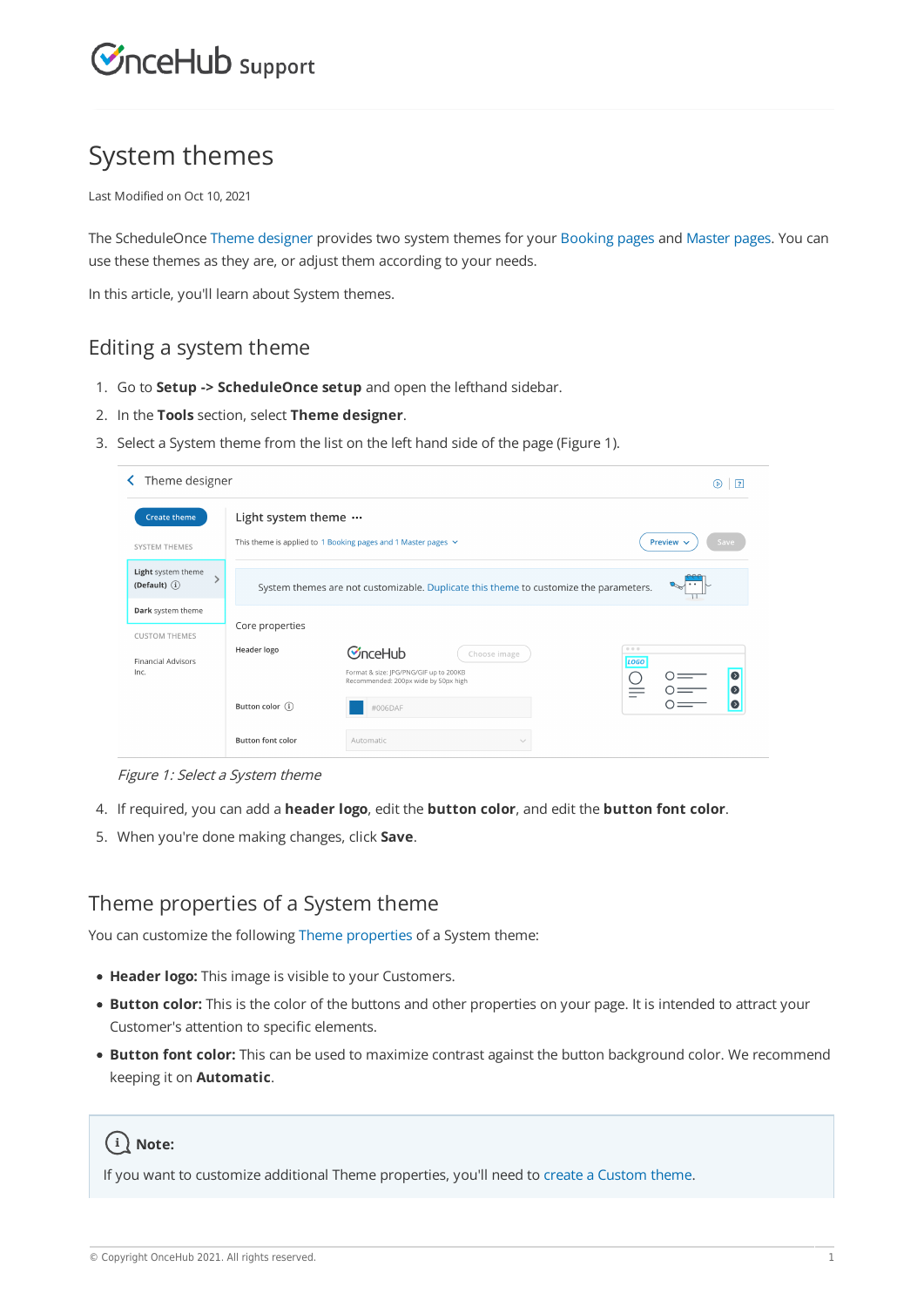## **CInceHub** support

You may need to upgrade your plan to apply a custom theme to your page(s).

## Previewing and applying a System theme

To preview a theme on a Booking page or Master page, select it from the drop-down menu in the top right of the Theme designer and click the **Preview** button (Figure 2). Previewing a theme does not apply the theme to the page.

|                      | <b>C</b> nceHub | Activity<br>Live chat                      | Setup $\sim$                  |                                                                                        | ශූ<br>Ó,<br>Đ<br>Schedule $\sim$<br>$\overline{?}$ |
|----------------------|-----------------|--------------------------------------------|-------------------------------|----------------------------------------------------------------------------------------|----------------------------------------------------|
| Ø                    |                 | Theme designer<br>≺                        |                               |                                                                                        | $^{\circ}$<br>$\sqrt{2}$                           |
| $\overline{\Box}$    |                 | <b>Create theme</b>                        | Financial Advisors Inc. theme |                                                                                        |                                                    |
| 83<br>$\circledcirc$ |                 | SYSTEM THEMES                              |                               | This theme is applied to 0 Booking pages and 0 Master pages $\vee$                     | Save<br>Preview $\sim$                             |
| $\checkmark$<br>₽    |                 | Light system theme<br>(Default) $(i)$      |                               | You need a Growth plan to apply your custom themes to Booking pages. Upgrade to Growth | LOGO                                               |
| $\frac{80}{60}$      |                 | Dark system theme                          | Core properties               |                                                                                        |                                                    |
| 昣                    |                 | <b>CUSTOM THEMES</b>                       |                               |                                                                                        |                                                    |
| ♦                    |                 | <b>Financial Advisors</b><br>$\rightarrow$ | Base theme (i)                | Light system theme                                                                     | 0.0.0<br>LOGO                                      |
| 文                    |                 | Inc.                                       | Header logo (reset)           | Financial<br>Financial<br>Advisors Inc.<br><b>Choose image</b>                         | $\bullet$                                          |
| 砀                    |                 |                                            |                               | Format & size: JPG/PNG/GIF up to 200KB<br>Recommended: 200px wide by 50px high         | $\bullet$                                          |
| $\gg$                |                 |                                            | Button color (reset) (i)      | #8F9293                                                                                |                                                    |
|                      |                 |                                            | <b>Button font color</b>      | Automatic<br>$\checkmark$                                                              |                                                    |
|                      |                 |                                            | Font                          | Open Sans<br>$\checkmark$                                                              |                                                    |
|                      |                 |                                            | <b>Booking form fields</b>    | Modern - Fields as underlines<br>$\check{~}$                                           |                                                    |

Figure 2: Preview <sup>a</sup> System theme

#### Learn more about applying a theme

#### Default theme

You can set any theme as your default theme, including a system theme. The default theme is automatically applied to all newly created pages, but not to existing pages.